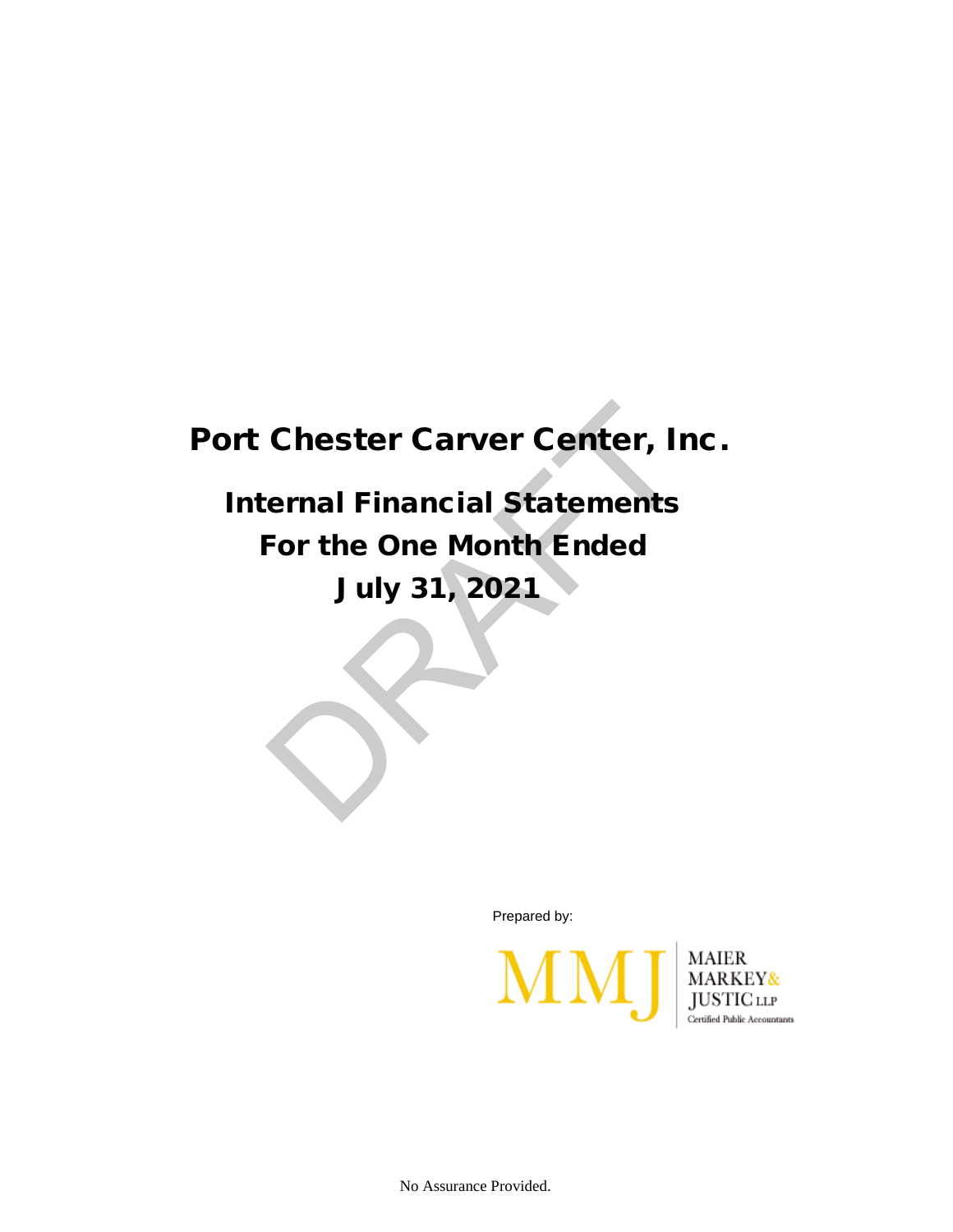## **Port Chester Carver Center, Inc. Statements of Financial Position As of July 31, 2021 and June 30, 2021**

|                                             | 7/31/21 |           |                           | 6/30/21   | Change        |            |  |
|---------------------------------------------|---------|-----------|---------------------------|-----------|---------------|------------|--|
| <b>Assets:</b>                              |         |           |                           |           |               |            |  |
| Cash and cash equivalents                   | \$      | 898,839   | $\boldsymbol{\mathsf{S}}$ | 1,033,498 | $\mathcal{S}$ | (134, 659) |  |
| Contracts receivable                        |         |           |                           | 3,150     |               | (3,150)    |  |
| Program fees receivable                     |         |           |                           | 22,691    |               | (22, 691)  |  |
| Food service income receivable              | 87,972  |           |                           |           |               | 87,972     |  |
| Rent receivable                             | 3,140   |           | 6,900                     |           |               | (3,760)    |  |
| Endowment corpus                            |         | 1,404,000 |                           | 1,404,000 |               |            |  |
| Endowment income                            |         | 527,196   |                           | 527,198   |               | (2)        |  |
| Prepaid expense and security deposits       |         | 26,108    |                           | 25,193    |               | 915        |  |
| Other assets                                | 101     |           |                           |           |               | 101        |  |
| Fixed assets, net                           |         | 3,027,051 |                           | 3,041,899 |               |            |  |
| <b>Total Assets</b>                         |         | 5,974,410 | \$                        | 6,064,529 | \$            | (90, 122)  |  |
|                                             |         |           |                           |           |               |            |  |
| Accounts payable and credit card payable    | \$      | 84,004    | $\mathcal{S}$             | 57,827    | \$            | 26,175     |  |
| Accrued expenses and contingent liabilities |         | 106,603   |                           | 132,771   |               | (26, 168)  |  |
| Other liabilities                           |         |           |                           | (15,940)  |               | 15,940     |  |
| Deferred Revenue - Summer Camp              |         |           |                           | 2,650     |               | (2,650)    |  |
| PPP Loan payable                            |         | 469,734   |                           | 469,734   |               |            |  |
| <b>Total Liabilities</b>                    |         | 660,341   |                           | 647,042   |               | 13,297     |  |
| <b>Net Assets</b>                           |         |           |                           |           |               |            |  |
| Without donor restrictions-undesignated     |         | 3,610,408 |                           | 3,713,827 |               | (103, 419) |  |
| With donor restrictions                     |         | 1,703,661 |                           | 1,703,661 |               |            |  |
| <b>Total Net Assets</b>                     |         | 5,314,069 |                           | 5,417,488 |               | (103, 419) |  |
| <b>Total Liabilities &amp; Net Assets</b>   | \$      | 5,974,410 | \$                        | 6,064,529 | \$            | (90, 122)  |  |